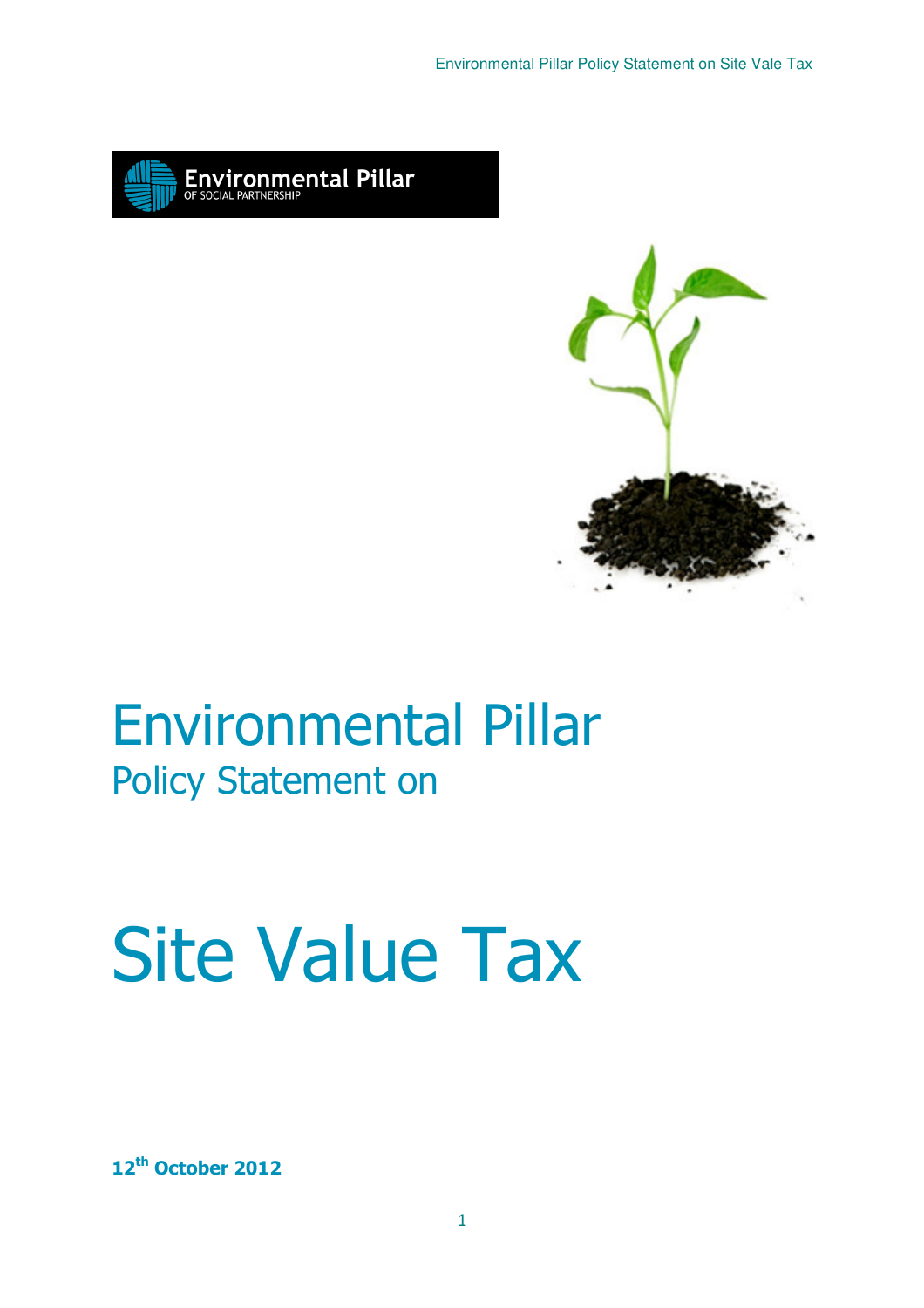### Environmental Pillar Policy on

## Site Value Tax

The Environmental Pillar believes that Site Value Taxation is a better form of asset taxation than taxes based on the total market value of property and that this must influence Government decisions with regard to proposed property taxation.

#### Definition of Site Value Tax

Site Value Tax (SVT) is a charge on the unimproved value of land, i.e. it is not directly affected by physical capital built on the land (such as buildings or other improvements). It is instead a tax purely on the value of location. It is expressed as a percentage of the value of the site and is typically payable annually.

#### Rationale for a site value tax

#### SVT does not distort economic outcomes

It is a basic principle of economics that taxes typically distort economic outcomes. For example, if a large proportion of an additional hour of overtime is taken in tax, workers will be less prepared to do overtime than if the tax burden were smaller. In economic terminology, labour supply responds to taxation. The same principle applies to the supply of other factors of production such as machinery or buildings, whose supply can vary. The supply of land, however, is fixed and thus a parcel of land cannot be withdrawn from supply'; it can merely lie idle. Thus, SVT cannot affect economic outcomes: it is not distortionary.

#### SVT is an appropriate charge for public goods whereby those who benefit more pay more

A further economic rationale for SVT comes from the fundamental reason that land values vary. Much of the value of a site is created at the stroke of a pen purely by its designation for example as residential or agricultural. More generally, land values vary with the value of surrounding amenities. These amenities are typically public goods, either directly (i.e. provided by the Government with taxpayer money) or indirectly (i.e. amenities created by the populations living there, such as social capital, or a rich market for jobs, services or cultural activities). All these amenities incur costs of maintenance or costs of opportunity. Therefore, if public goods create private value, the fairest way of paying for their maintenance is to recoup some of that value from those who benefit. It can therefore be argued that Site Value Tax is not a tax in the conventional sense. It is better thought of as a maintenance charge for the value of amenities enjoyed by landowners and residents.

#### Specific benefits of SVT

SVT can be seen as the best form of tax for funding Local Government. SVT recovers the benefits created by Local Government by investment in social and physical infrastructure. The introduction of SVT would present the opportunity for Local Authorities to engage with their constituents on the provision of new services and infrastructure, making the case for additional tax to pay for new infrastructure, which creates higher land values.

SVT does not penalise those who maintain or improve their properties. Under tax systems where the total market value of the property is taxable, actions such as maintaining protected structures or making improvements (improving energy efficiency, for instance) are in effect penalised.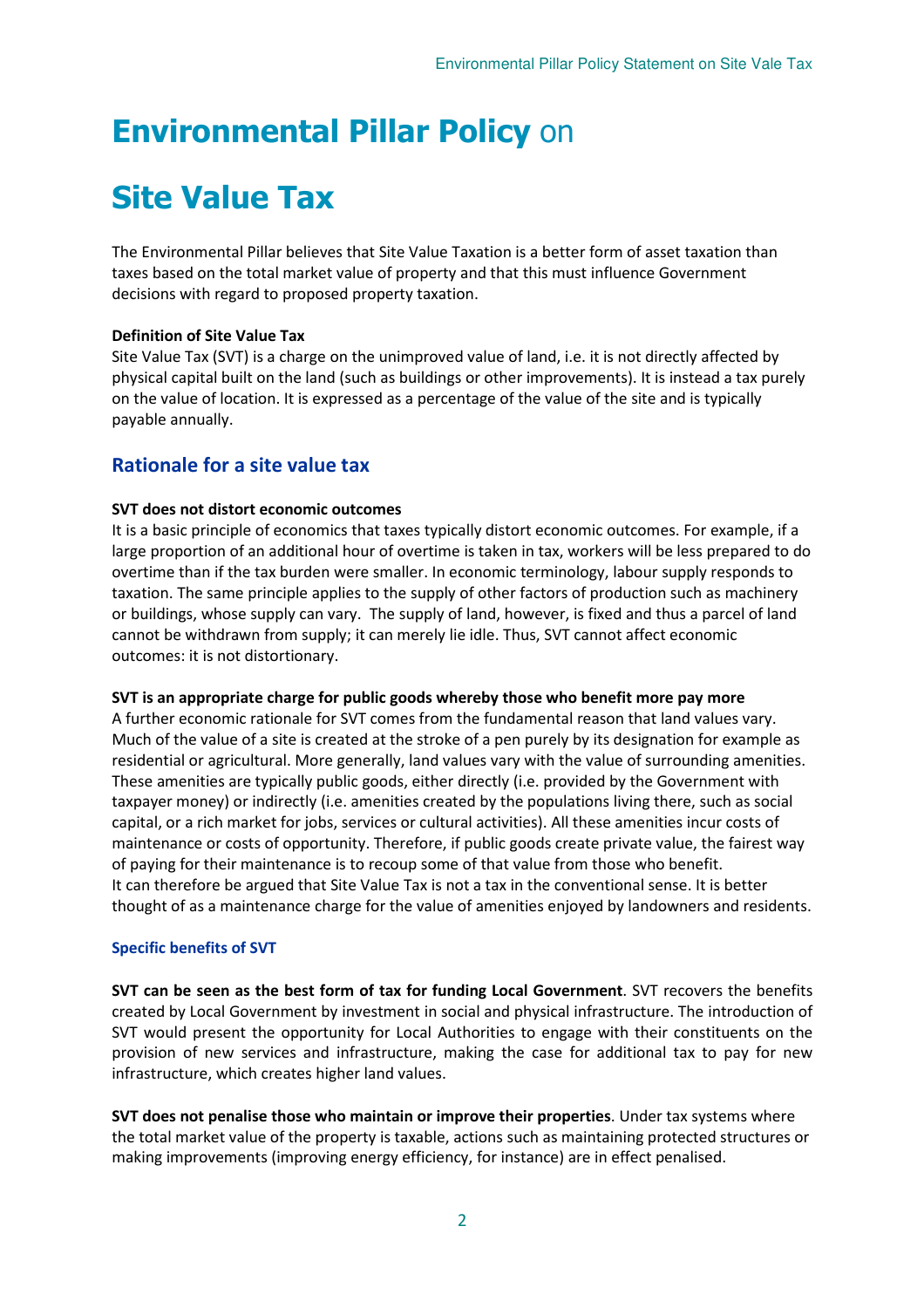#### SVT promotes the best use of land as it can be seen as a tax on land‐hoarding and other

unproductive uses. Derelict sites and land banks at the edge of towns that are zoned residential would be subject to the same tax per unit of land as those with homes built on them. This provides a strong disincentive to the wasteful use of scarce land. By placing a value on a site regardless of the economic activity (or lack of it) SVT encourages the use of all zoned land and discourages the zoning of new land. In other words it will tend to favour the development of brownfield over greenfield sites. By encouraging the infill of derelict or underused land in urban areas, the tax will promote much-needed development without contributing to urban sprawl or the loss of valuable agricultural land.

SVT will raise taxes on speculative land banks, conversely a system where only the total market value of property is taxable such assets would be unfairly exempted from taxation.

SVT will be a stimulus for job creation. By encouraging development of zoned sites SVT will support recovery within the construction industry. A tax on the total market value of property however may have the opposite effect by discouraging the extension and renovation of existing properties.

Encouraging compact development has the related benefits of being able to concentrate service provision. Everything from sewage systems to bus routes benefit from the concentration of development within existing developed areas.

SVT penalises property hoarding for speculative purposes. Because of the annual charge involved, productive investment in residential property, e.g. where it is rented out to tenants, would be encouraged, while holding vacant property in anticipation of future gains in value, as occurred extensively in Ireland during the 2000s, would be discouraged. It can therefore contribute towards the minimisation of bubbles and crashes in the residential property market.

SVT would be simpler to assess than a tax on buildings. A tax on total market value requires detailed information on each property including extensions, improvements, and general condition. By contrast most sites would be valued as part of urban blocks or suburban estates and their value would only change based on size.

SVT is easy to administer, easy to collect and hard to avoid. Every square metre of Ireland is owned by somebody and there is a record of who that somebody is. It will therefore be relatively easy to account for and relatively harder to avoid a tax on the value of a site. Having established the necessary databases of sites, ownership and site value it will be straight forward and therefore cost efficient to collect the taxes.

SVT is highly transparent. The various databases containing the information to calculate SVT are or can be in the public domain. The methodologies used to combine their information to give the final tax burden can be made public. Calculation of SVT can therefore be a highly transparent process that will give a solid basis for the necessary appeals process to deal with specific cases where owners feel that the calculated value does not reflect the true value of the site.

SVT values will typically be lower for rural dwellers. The valuation of rural sites will reflect the typically lower level of services provided in comparison to those provided to urban sites. To some degree this can be seen as an appropriate equipoise to the Carbon Tax that has favoured urban dwellers over car dependant households in rural areas.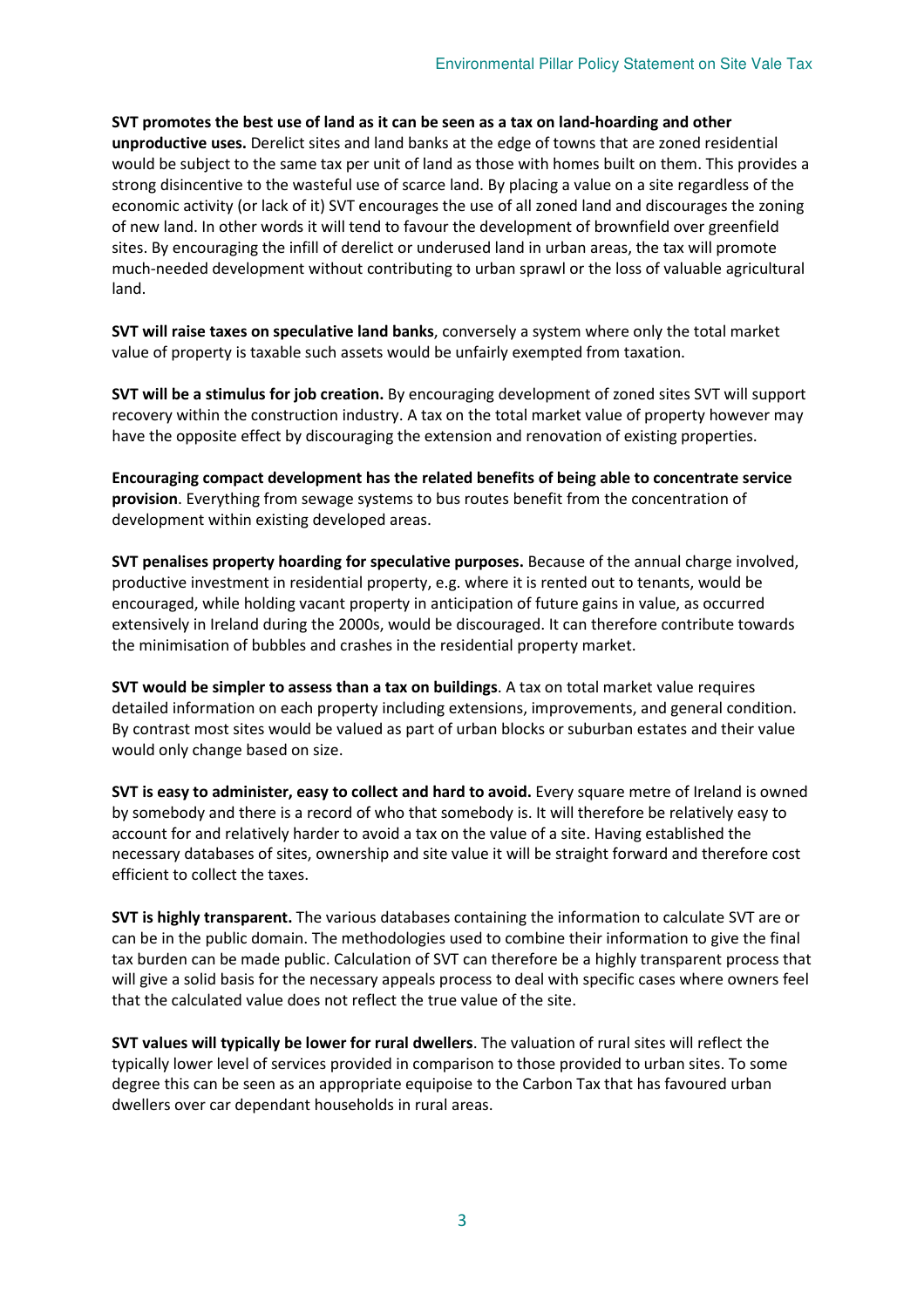#### Potential contribution of SVT to a broader tax reform

At a basic level SVT is an equitable, effective and efficient way of taxing assets as an alternative to a total market value based property tax. However SVT has the potential for much deeper integration into our taxation system:

- If SVT were used in place of development levies and other initial charges, the cost of new investment would be recovered from all residents and not just new ones as at present. This would also reduce the cost of new development and stimulate new construction.
- If SVT were substituted for commercial rates the benefits would be similar to those described for the application of SVT to residential property and sites.

#### Recent quotes from Government sources regarding SVT

'As part of our fiscal strategy the new Government will consider, arising from the previous Government's deal with the IMF, various options for a site valuation tax' Programme for Government 2011, page 16.

"A gradual shift of the tax base away from taxing what we want more of, such as investment and labour, towards taxing what we want less of, such as pollution, would help contribute to the Government's objective of creating a resource-efficient and smart green economy Draft Framework for Sustainable Development in Ireland We have the published version now Is this quote still in there?

"We consider that there is a sound economic rationale for considering the introduction of a land or site value tax" OECD Environmental Performance Review of Ireland 2009

"An interim Site Value Tax will be introduced in 2012, applicable to all land other than agricultural land and land subject to commercial rates. The interim measure will involve a fixed local service contribution of about €100 per annum (€2 per week) which will raise €180 million from households. The final Site Value Tax will be introduced in 2013 when valuations have been completed. It is estimated that Site Value Tax will apply to 1.8 million households and zoned lands that would equate to an estimated further 700,000 houses. At an average of just over €200 per dwelling (or site) this would raises the €530 million full year amount targeted for the Plan period. For full implementation of the tax, commercial rates will be moved to a site value basis also Commission on Taxation 2009

Whilst this document was developed through the processes of the Environmental Pillar it does not necessarily represent the policies of all its members.